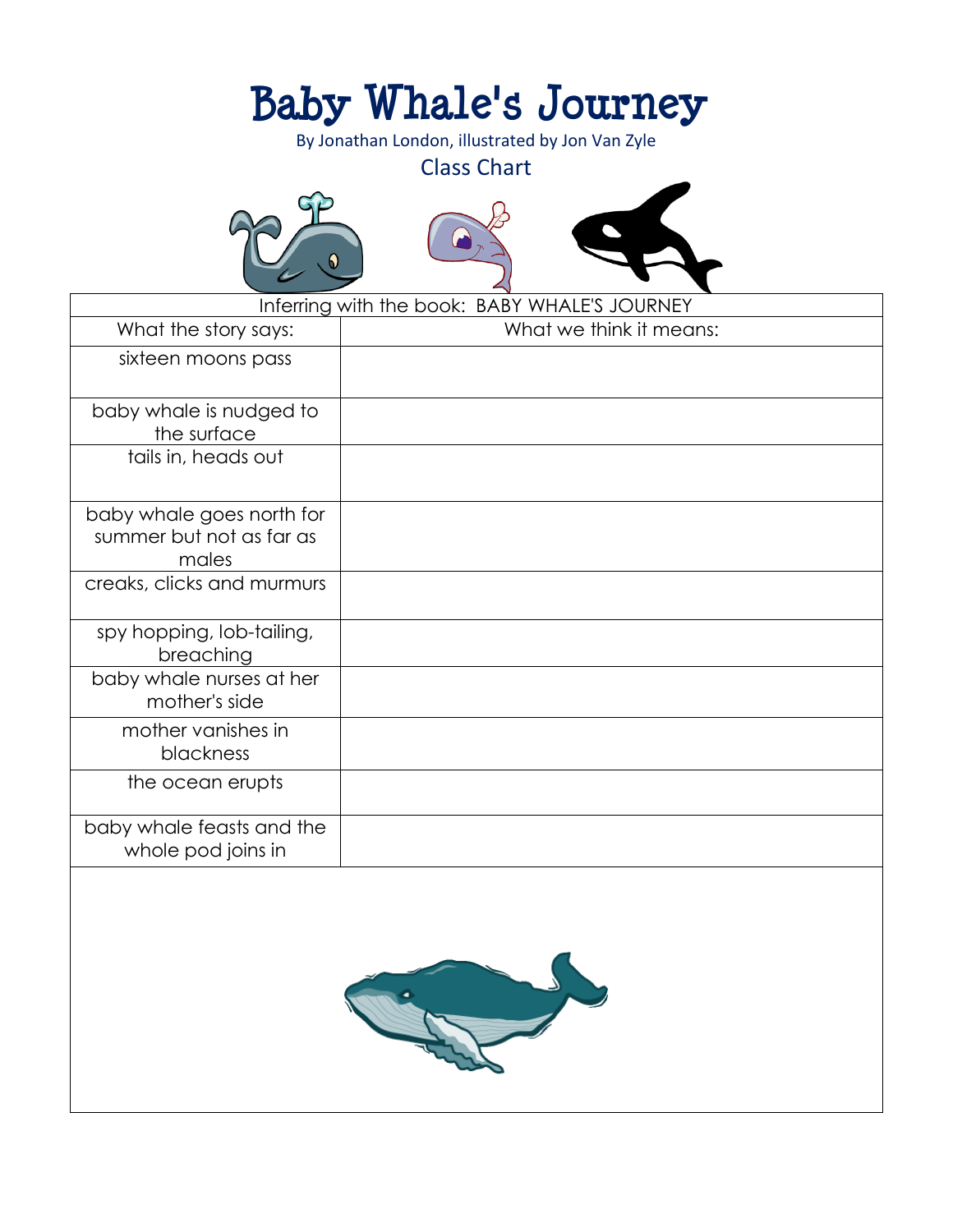# **Baby Whale's Journey**

By Jonathan London, illustrated by Jon Van Zyle

Name\_\_\_\_\_\_\_\_\_\_\_\_\_\_\_\_\_\_\_\_\_\_\_\_ Date \_\_\_\_\_\_\_\_\_\_







|                                                                | Inferring with the book: BABY WHALE'S JOURNEY |
|----------------------------------------------------------------|-----------------------------------------------|
| What the story says:                                           | What I think it means:                        |
| sixteen moons pass                                             |                                               |
| baby whale is nudged to<br>the surface                         |                                               |
| tails in, heads out                                            |                                               |
| baby whale goes north for<br>summer but not as far as<br>males |                                               |
| creaks, clicks and murmurs                                     |                                               |
| spy hopping, lob-tailing,<br>breaching                         |                                               |
| baby whale nurses at her<br>mother's side                      |                                               |
| mother vanishes in<br>blackness                                |                                               |
| the ocean erupts                                               |                                               |
| baby whale feasts and the<br>whole pod joins in                |                                               |
|                                                                | My nicture of baby whale:                     |

My picture of baby whale: